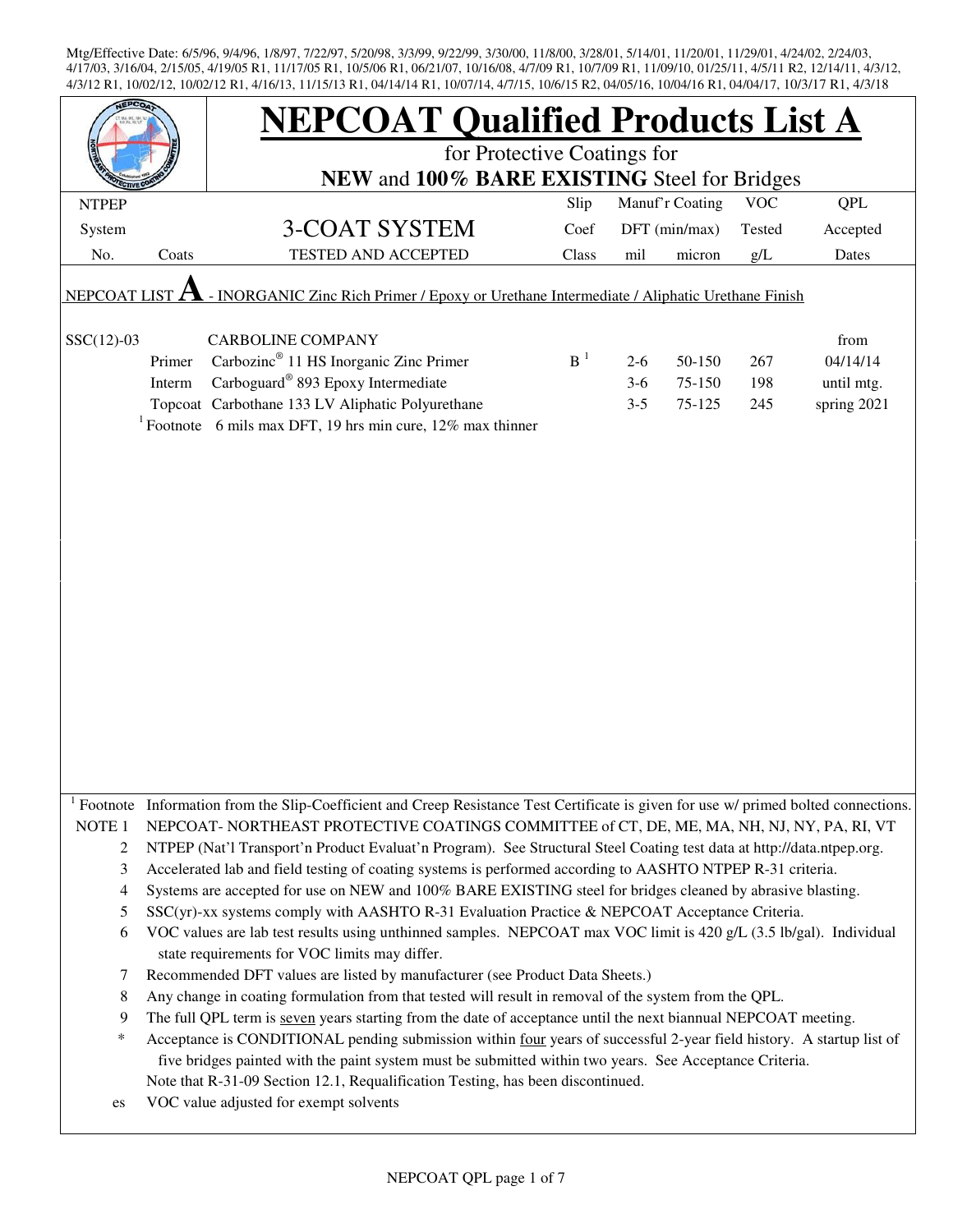|                     |                                                                                                                                                                                                                     | <b>NEPCOAT Qualified Products List B</b>                                                                                   |        |         |                 |            |             |  |  |
|---------------------|---------------------------------------------------------------------------------------------------------------------------------------------------------------------------------------------------------------------|----------------------------------------------------------------------------------------------------------------------------|--------|---------|-----------------|------------|-------------|--|--|
|                     |                                                                                                                                                                                                                     | for Protective Coatings for<br>NEW and 100% BARE EXISTING Steel for Bridges                                                |        |         |                 |            |             |  |  |
|                     |                                                                                                                                                                                                                     |                                                                                                                            |        |         |                 |            |             |  |  |
| <b>NTPEP</b>        |                                                                                                                                                                                                                     |                                                                                                                            | Slip   |         | Manuf'r Coating | <b>VOC</b> | <b>QPL</b>  |  |  |
| System              |                                                                                                                                                                                                                     | 3-COAT SYSTEM                                                                                                              | Coef   |         | DFT (min/max)   | Tested     | Accepted    |  |  |
| No.                 | Coats                                                                                                                                                                                                               | <b>TESTED AND ACCEPTED</b>                                                                                                 | Class  | mil     | micron          | g/L        | Dates       |  |  |
| NEPCOAT LIST        |                                                                                                                                                                                                                     | - ORGANIC Zinc Rich Primer / Epoxy or Urethane Intermediate / Aliphatic Urethane Finish                                    |        |         |                 |            |             |  |  |
| $SSC(10)-03$        |                                                                                                                                                                                                                     | PPG/AMERON                                                                                                                 |        |         |                 |            | from        |  |  |
|                     | Primer                                                                                                                                                                                                              | Amercoat® 68HS Zinc Rich Epoxy Primer                                                                                      | $B-1$  | $3 - 5$ | 75-125          | 276        | 12/14/2011  |  |  |
|                     | Interm                                                                                                                                                                                                              | Amercoat <sup>®</sup> 399 Fast Drying Epoxy                                                                                |        | $4 - 8$ | 100-200         | 177        | until mtg.  |  |  |
|                     |                                                                                                                                                                                                                     | Topcoat Amercoat® 450H Gloss Aliphatic Polyurethane                                                                        |        | $2 - 5$ | 50-125          | 306        | fall 2018   |  |  |
|                     |                                                                                                                                                                                                                     | <sup>1</sup> Footnote 3 mils max DFT, 7 days min cure, $3\%$ vol max thin                                                  |        |         |                 |            |             |  |  |
| $SSC(10)-05$        |                                                                                                                                                                                                                     | <b>WASSER HIGH TECH COATINGS</b>                                                                                           |        |         |                 |            | from        |  |  |
|                     | Primer                                                                                                                                                                                                              | MC-Zinc 100                                                                                                                | Ø      | $3 - 5$ | 75-125          | 115 es     | 4/03/12     |  |  |
|                     | Interm                                                                                                                                                                                                              | MC-Miomastic 100                                                                                                           | no     | $3 - 5$ | 75-125          | 173 es     | until mtg.  |  |  |
|                     |                                                                                                                                                                                                                     | Topcoat MC-Ferrox A 100                                                                                                    | report | $2 - 4$ | 50-100          | 144 es     | spring 2019 |  |  |
|                     |                                                                                                                                                                                                                     | Ø Footnote No data reported.                                                                                               |        |         |                 |            |             |  |  |
| $SSC(11)-01$        |                                                                                                                                                                                                                     | SHERWIN WILLIAMS COMPANY                                                                                                   |        |         |                 |            | from        |  |  |
|                     | Primer                                                                                                                                                                                                              | Zinc Clad® III HS Organic Zinc Rich Epoxy Primer                                                                           | $A^1$  | $3 - 5$ | 75-125          | 337        | 10/02/12    |  |  |
|                     | Interm                                                                                                                                                                                                              | Steel Spec Epoxy Intermediate                                                                                              |        | $3 - 8$ | 75-200          | 293        | until mtg.  |  |  |
|                     |                                                                                                                                                                                                                     | Topcoat Hi-Solids Polyurethane                                                                                             |        | $3 - 5$ | 75-125          | 288        | fall 2019   |  |  |
|                     |                                                                                                                                                                                                                     | <sup>1</sup> Footnote 5 mils max DFT, 7 days min cure, zero thinner                                                        |        |         |                 |            |             |  |  |
| $SSC(11)-02$        |                                                                                                                                                                                                                     | <b>INTERNATIONAL PAINT INC</b>                                                                                             |        |         |                 |            | from        |  |  |
|                     | Primer                                                                                                                                                                                                              | Interzinc <sup>®</sup> 315B Epoxy Zinc Rich                                                                                | $B^1$  | $2 - 6$ | 50-150          | 304        | 10/02/12    |  |  |
|                     | Interm                                                                                                                                                                                                              | Intergard 475HS Epoxy                                                                                                      |        | $4 - 8$ | 100-200         | 187        | until mtg.  |  |  |
|                     |                                                                                                                                                                                                                     | Topcoat Interthane® 870 UHS                                                                                                |        | $3 - 5$ | 75-125          | 242 es     | fall 2019   |  |  |
|                     |                                                                                                                                                                                                                     | <sup>1</sup> Footnote 4 mils max DFT, 48 hours min cure, zero thinner                                                      |        |         |                 |            |             |  |  |
| (continues)         |                                                                                                                                                                                                                     | (List B continues)                                                                                                         |        |         |                 |            |             |  |  |
| $1$ Footnote        |                                                                                                                                                                                                                     | Information from the Slip-Coefficient and Creep Resistance Test Certificate is given for use w/ primed bolted connections. |        |         |                 |            |             |  |  |
| NOTE <sub>1</sub>   |                                                                                                                                                                                                                     | NEPCOAT-NORTHEAST PROTECTIVE COATINGS COMMITTEE of CT, DE, ME, MA, NH, NJ, NY, PA, RI, VT                                  |        |         |                 |            |             |  |  |
| $\overline{2}$      |                                                                                                                                                                                                                     | NTPEP (Nat'l Transport'n Product Evaluat'n Program). See Structural Steel Coating test data at http://data.ntpep.org.      |        |         |                 |            |             |  |  |
| 3                   |                                                                                                                                                                                                                     | Accelerated lab and field testing of coating systems is performed according to AASHTO NTPEP R-31 criteria.                 |        |         |                 |            |             |  |  |
| $\overline{4}$<br>5 |                                                                                                                                                                                                                     | Systems are accepted for use on NEW and 100% BARE EXISTING steel for bridges cleaned by abrasive blasting.                 |        |         |                 |            |             |  |  |
| 6                   | SSC(yr)-xx systems comply with AASHTO R-31 Evaluation Practice & NEPCOAT Acceptance Criteria.<br>VOC values are lab test results using unthinned samples. NEPCOAT max VOC limit is 420 g/L (3.5 lb/gal). Individual |                                                                                                                            |        |         |                 |            |             |  |  |
|                     |                                                                                                                                                                                                                     | state requirements for VOC limits may differ.                                                                              |        |         |                 |            |             |  |  |
| 7                   |                                                                                                                                                                                                                     | Recommended DFT values are listed by manufacturer (see Product Data Sheets.)                                               |        |         |                 |            |             |  |  |
| $\,8\,$             |                                                                                                                                                                                                                     | Any change in coating formulation from that tested will result in removal of the system from the QPL.                      |        |         |                 |            |             |  |  |
| 9                   |                                                                                                                                                                                                                     | The full QPL term is seven years starting from the date of acceptance until the next biannual NEPCOAT meeting.             |        |         |                 |            |             |  |  |
| $\ast$              |                                                                                                                                                                                                                     | Acceptance is CONDITIONAL pending submission within four years of successful 2-year field history. A startup list of       |        |         |                 |            |             |  |  |
|                     |                                                                                                                                                                                                                     | five bridges painted with the paint system must be submitted within two years. See Acceptance Criteria.                    |        |         |                 |            |             |  |  |
|                     |                                                                                                                                                                                                                     | Note that R-31-09 Section 12.1, Requalification Testing, has been discontinued.                                            |        |         |                 |            |             |  |  |
| es                  |                                                                                                                                                                                                                     | VOC value adjusted for exempt solvents                                                                                     |        |         |                 |            |             |  |  |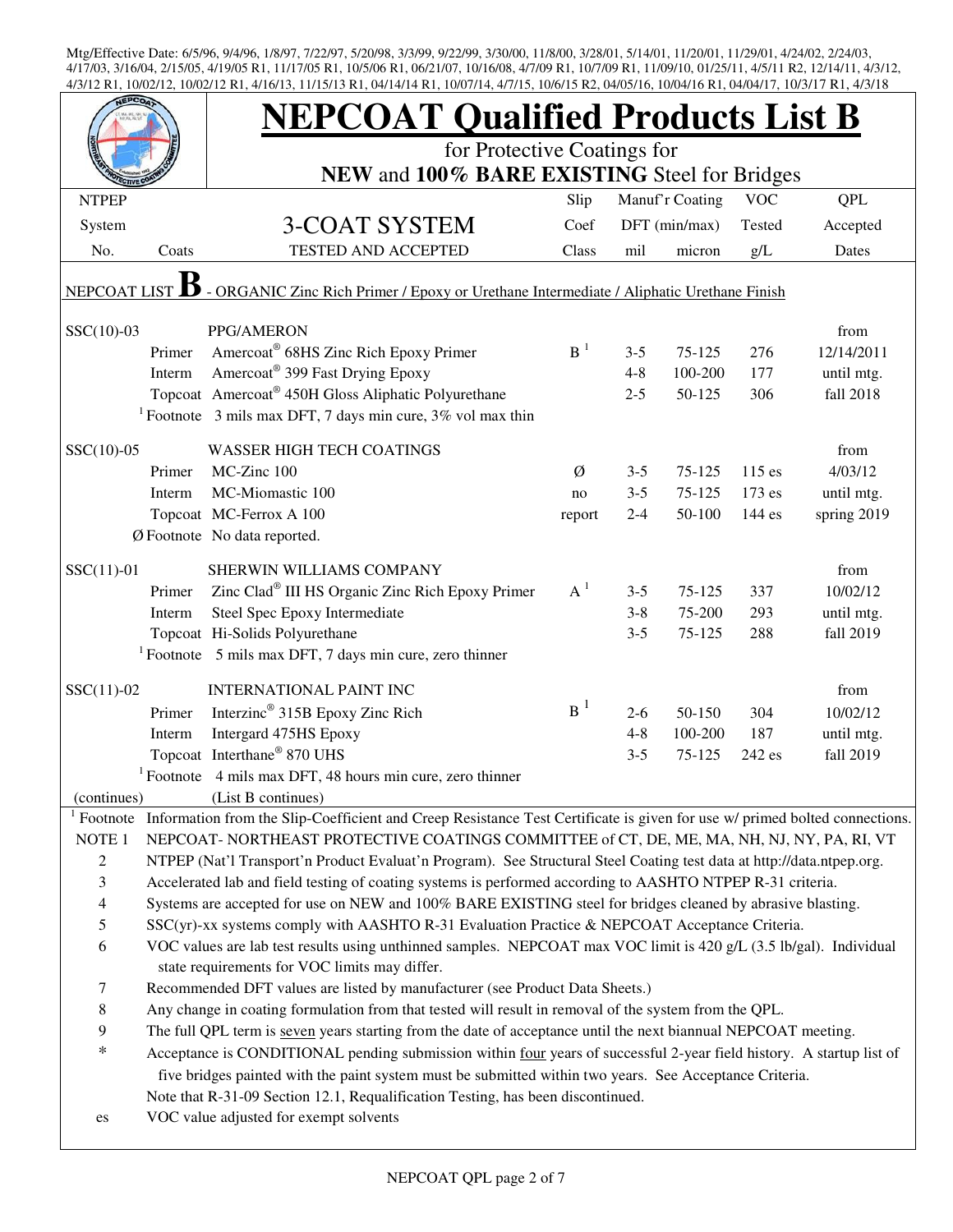| for Protective Coatings for<br>NEW and 100% BARE EXISTING Steel for Bridges<br>Manuf'r Coating<br>QPL<br><b>VOC</b><br>Slip<br><b>NTPEP</b><br>3-COAT SYSTEM<br>DFT (min/max)<br>System<br>Coef<br>Tested<br>Accepted<br>TESTED AND ACCEPTED<br>No.<br>Coats<br>Class<br>mil<br>micron<br>g/L<br>Dates<br>- ORGANIC Zinc Rich Primer / Epoxy or Urethane Intermediate / Aliphatic Urethane Finish<br><b>NEPCOAT LIST</b><br>$SSC(04)-03$<br>from<br>SHERWIN WILLIAMS COMPANY<br>Zinc Clad® III HS Organic Zinc Rich Epoxy Primer<br>$A^1$<br>$SSC(11)-03$ Primer<br>75-125<br>329<br>10/02/12<br>$3 - 5$<br>Macropoxy <sup>®</sup> 646 Fast Cure Epoxy<br>Interm<br>75-250<br>$3-10$<br>238<br>until mtg.<br>Topcoat Acrolon <sup>™</sup> 218 HS Acrylic Polyurethane<br>75-150<br>263<br>fall 2019<br>$3-6$<br>$1$ Footnote 5 mils max DFT, 7 days min cure, zero thinner<br>$SSC(12)-04*$<br><b>CARBOLINE COMPANY</b><br>from<br>Carbozinc <sup>®</sup> 859 Organic Zinc Rich Epoxy Primer<br>B <sup>1</sup><br>Primer<br>$3-10$<br>75-250<br>322<br>Carboguard <sup>®</sup> 893 Epoxy Intermediate<br>Interm<br>75-150<br>207<br>$3-6$<br>until mtg.<br>Topcoat Carbothane 133 VOC Aliphatic Polyurethane<br>76-127<br>185 es<br>fall 2018<br>$3 - 5$<br><sup>1</sup> Footnote 6 mils max DFT, 4 days min cure, $10\%$ vol max thin<br>$SSC(15)-07$<br>SHERWIN WILLIAMS COMPANY<br>Zinc Clad <sup>®</sup> 4100 Organic Zinc Rich Epoxy Primer<br>$B-1$<br>Primer<br>75-125<br>319<br>10/03/17<br>$3 - 5$<br>Macropoxy® 646 Fast Cure Epoxy<br>Interm<br>$3-10$<br>75-250<br>265<br>until mtg.<br>Topcoat Hi-Solids Polyurethane 250<br>234 es<br>fall 2021<br>$3 - 4$<br>75-100<br><sup>1</sup> Footnote 5 mils max DFT, 72 hours min cure, 5% max thinner<br>Footnote Information from the Slip-Coefficient and Creep Resistance Test Certificate is given for use w/ primed bolted connections.<br>NOTE <sub>1</sub><br>NEPCOAT- NORTHEAST PROTECTIVE COATINGS COMMITTEE of CT, DE, ME, MA, NH, NJ, NY, PA, RI, VT<br>$\overline{c}$<br>NTPEP (Nat'l Transport'n Product Evaluat'n Program). See Structural Steel Coating test data at http://data.ntpep.org.<br>3<br>Accelerated lab and field testing of coating systems is performed according to AASHTO NTPEP R-31 criteria.<br>$\overline{\mathcal{A}}$<br>Systems are accepted for use on NEW and 100% BARE EXISTING steel for bridges cleaned by abrasive blasting.<br>5<br>SSC(yr)-xx systems comply with AASHTO R-31 Evaluation Practice & NEPCOAT Acceptance Criteria.<br>6<br>VOC values are lab test results using unthinned samples. NEPCOAT max VOC limit is 420 g/L (3.5 lb/gal). Individual<br>state requirements for VOC limits may differ.<br>Recommended DFT values are listed by manufacturer (see Product Data Sheets.)<br>7<br>8<br>Any change in coating formulation from that tested will result in removal of the system from the QPL.<br>9<br>The full QPL term is seven years starting from the date of acceptance until the next biannual NEPCOAT meeting.<br>$\ast$<br>Acceptance is CONDITIONAL pending submission within four years of successful 2-year field history. A startup list of<br>five bridges painted with the paint system must be submitted within two years. See Acceptance Criteria.<br>Note that R-31-09 Section 12.1, Requalification Testing, has been discontinued.<br>VOC value adjusted for exempt solvents<br>es |  | <b>NEPCOAT Qualified Products List B</b> |  |  |          |
|-----------------------------------------------------------------------------------------------------------------------------------------------------------------------------------------------------------------------------------------------------------------------------------------------------------------------------------------------------------------------------------------------------------------------------------------------------------------------------------------------------------------------------------------------------------------------------------------------------------------------------------------------------------------------------------------------------------------------------------------------------------------------------------------------------------------------------------------------------------------------------------------------------------------------------------------------------------------------------------------------------------------------------------------------------------------------------------------------------------------------------------------------------------------------------------------------------------------------------------------------------------------------------------------------------------------------------------------------------------------------------------------------------------------------------------------------------------------------------------------------------------------------------------------------------------------------------------------------------------------------------------------------------------------------------------------------------------------------------------------------------------------------------------------------------------------------------------------------------------------------------------------------------------------------------------------------------------------------------------------------------------------------------------------------------------------------------------------------------------------------------------------------------------------------------------------------------------------------------------------------------------------------------------------------------------------------------------------------------------------------------------------------------------------------------------------------------------------------------------------------------------------------------------------------------------------------------------------------------------------------------------------------------------------------------------------------------------------------------------------------------------------------------------------------------------------------------------------------------------------------------------------------------------------------------------------------------------------------------------------------------------------------------------------------------------------------------------------------------------------------------------------------------------------------------------------------------------------------------------------------------------------------------------------------------------------------------------------------------------------------------------------------------------------------------|--|------------------------------------------|--|--|----------|
|                                                                                                                                                                                                                                                                                                                                                                                                                                                                                                                                                                                                                                                                                                                                                                                                                                                                                                                                                                                                                                                                                                                                                                                                                                                                                                                                                                                                                                                                                                                                                                                                                                                                                                                                                                                                                                                                                                                                                                                                                                                                                                                                                                                                                                                                                                                                                                                                                                                                                                                                                                                                                                                                                                                                                                                                                                                                                                                                                                                                                                                                                                                                                                                                                                                                                                                                                                                                                             |  |                                          |  |  |          |
|                                                                                                                                                                                                                                                                                                                                                                                                                                                                                                                                                                                                                                                                                                                                                                                                                                                                                                                                                                                                                                                                                                                                                                                                                                                                                                                                                                                                                                                                                                                                                                                                                                                                                                                                                                                                                                                                                                                                                                                                                                                                                                                                                                                                                                                                                                                                                                                                                                                                                                                                                                                                                                                                                                                                                                                                                                                                                                                                                                                                                                                                                                                                                                                                                                                                                                                                                                                                                             |  |                                          |  |  |          |
|                                                                                                                                                                                                                                                                                                                                                                                                                                                                                                                                                                                                                                                                                                                                                                                                                                                                                                                                                                                                                                                                                                                                                                                                                                                                                                                                                                                                                                                                                                                                                                                                                                                                                                                                                                                                                                                                                                                                                                                                                                                                                                                                                                                                                                                                                                                                                                                                                                                                                                                                                                                                                                                                                                                                                                                                                                                                                                                                                                                                                                                                                                                                                                                                                                                                                                                                                                                                                             |  |                                          |  |  |          |
|                                                                                                                                                                                                                                                                                                                                                                                                                                                                                                                                                                                                                                                                                                                                                                                                                                                                                                                                                                                                                                                                                                                                                                                                                                                                                                                                                                                                                                                                                                                                                                                                                                                                                                                                                                                                                                                                                                                                                                                                                                                                                                                                                                                                                                                                                                                                                                                                                                                                                                                                                                                                                                                                                                                                                                                                                                                                                                                                                                                                                                                                                                                                                                                                                                                                                                                                                                                                                             |  |                                          |  |  |          |
|                                                                                                                                                                                                                                                                                                                                                                                                                                                                                                                                                                                                                                                                                                                                                                                                                                                                                                                                                                                                                                                                                                                                                                                                                                                                                                                                                                                                                                                                                                                                                                                                                                                                                                                                                                                                                                                                                                                                                                                                                                                                                                                                                                                                                                                                                                                                                                                                                                                                                                                                                                                                                                                                                                                                                                                                                                                                                                                                                                                                                                                                                                                                                                                                                                                                                                                                                                                                                             |  |                                          |  |  |          |
|                                                                                                                                                                                                                                                                                                                                                                                                                                                                                                                                                                                                                                                                                                                                                                                                                                                                                                                                                                                                                                                                                                                                                                                                                                                                                                                                                                                                                                                                                                                                                                                                                                                                                                                                                                                                                                                                                                                                                                                                                                                                                                                                                                                                                                                                                                                                                                                                                                                                                                                                                                                                                                                                                                                                                                                                                                                                                                                                                                                                                                                                                                                                                                                                                                                                                                                                                                                                                             |  |                                          |  |  |          |
|                                                                                                                                                                                                                                                                                                                                                                                                                                                                                                                                                                                                                                                                                                                                                                                                                                                                                                                                                                                                                                                                                                                                                                                                                                                                                                                                                                                                                                                                                                                                                                                                                                                                                                                                                                                                                                                                                                                                                                                                                                                                                                                                                                                                                                                                                                                                                                                                                                                                                                                                                                                                                                                                                                                                                                                                                                                                                                                                                                                                                                                                                                                                                                                                                                                                                                                                                                                                                             |  |                                          |  |  |          |
|                                                                                                                                                                                                                                                                                                                                                                                                                                                                                                                                                                                                                                                                                                                                                                                                                                                                                                                                                                                                                                                                                                                                                                                                                                                                                                                                                                                                                                                                                                                                                                                                                                                                                                                                                                                                                                                                                                                                                                                                                                                                                                                                                                                                                                                                                                                                                                                                                                                                                                                                                                                                                                                                                                                                                                                                                                                                                                                                                                                                                                                                                                                                                                                                                                                                                                                                                                                                                             |  |                                          |  |  |          |
|                                                                                                                                                                                                                                                                                                                                                                                                                                                                                                                                                                                                                                                                                                                                                                                                                                                                                                                                                                                                                                                                                                                                                                                                                                                                                                                                                                                                                                                                                                                                                                                                                                                                                                                                                                                                                                                                                                                                                                                                                                                                                                                                                                                                                                                                                                                                                                                                                                                                                                                                                                                                                                                                                                                                                                                                                                                                                                                                                                                                                                                                                                                                                                                                                                                                                                                                                                                                                             |  |                                          |  |  |          |
|                                                                                                                                                                                                                                                                                                                                                                                                                                                                                                                                                                                                                                                                                                                                                                                                                                                                                                                                                                                                                                                                                                                                                                                                                                                                                                                                                                                                                                                                                                                                                                                                                                                                                                                                                                                                                                                                                                                                                                                                                                                                                                                                                                                                                                                                                                                                                                                                                                                                                                                                                                                                                                                                                                                                                                                                                                                                                                                                                                                                                                                                                                                                                                                                                                                                                                                                                                                                                             |  |                                          |  |  |          |
|                                                                                                                                                                                                                                                                                                                                                                                                                                                                                                                                                                                                                                                                                                                                                                                                                                                                                                                                                                                                                                                                                                                                                                                                                                                                                                                                                                                                                                                                                                                                                                                                                                                                                                                                                                                                                                                                                                                                                                                                                                                                                                                                                                                                                                                                                                                                                                                                                                                                                                                                                                                                                                                                                                                                                                                                                                                                                                                                                                                                                                                                                                                                                                                                                                                                                                                                                                                                                             |  |                                          |  |  |          |
|                                                                                                                                                                                                                                                                                                                                                                                                                                                                                                                                                                                                                                                                                                                                                                                                                                                                                                                                                                                                                                                                                                                                                                                                                                                                                                                                                                                                                                                                                                                                                                                                                                                                                                                                                                                                                                                                                                                                                                                                                                                                                                                                                                                                                                                                                                                                                                                                                                                                                                                                                                                                                                                                                                                                                                                                                                                                                                                                                                                                                                                                                                                                                                                                                                                                                                                                                                                                                             |  |                                          |  |  |          |
|                                                                                                                                                                                                                                                                                                                                                                                                                                                                                                                                                                                                                                                                                                                                                                                                                                                                                                                                                                                                                                                                                                                                                                                                                                                                                                                                                                                                                                                                                                                                                                                                                                                                                                                                                                                                                                                                                                                                                                                                                                                                                                                                                                                                                                                                                                                                                                                                                                                                                                                                                                                                                                                                                                                                                                                                                                                                                                                                                                                                                                                                                                                                                                                                                                                                                                                                                                                                                             |  |                                          |  |  | 04/14/14 |
|                                                                                                                                                                                                                                                                                                                                                                                                                                                                                                                                                                                                                                                                                                                                                                                                                                                                                                                                                                                                                                                                                                                                                                                                                                                                                                                                                                                                                                                                                                                                                                                                                                                                                                                                                                                                                                                                                                                                                                                                                                                                                                                                                                                                                                                                                                                                                                                                                                                                                                                                                                                                                                                                                                                                                                                                                                                                                                                                                                                                                                                                                                                                                                                                                                                                                                                                                                                                                             |  |                                          |  |  |          |
|                                                                                                                                                                                                                                                                                                                                                                                                                                                                                                                                                                                                                                                                                                                                                                                                                                                                                                                                                                                                                                                                                                                                                                                                                                                                                                                                                                                                                                                                                                                                                                                                                                                                                                                                                                                                                                                                                                                                                                                                                                                                                                                                                                                                                                                                                                                                                                                                                                                                                                                                                                                                                                                                                                                                                                                                                                                                                                                                                                                                                                                                                                                                                                                                                                                                                                                                                                                                                             |  |                                          |  |  |          |
|                                                                                                                                                                                                                                                                                                                                                                                                                                                                                                                                                                                                                                                                                                                                                                                                                                                                                                                                                                                                                                                                                                                                                                                                                                                                                                                                                                                                                                                                                                                                                                                                                                                                                                                                                                                                                                                                                                                                                                                                                                                                                                                                                                                                                                                                                                                                                                                                                                                                                                                                                                                                                                                                                                                                                                                                                                                                                                                                                                                                                                                                                                                                                                                                                                                                                                                                                                                                                             |  |                                          |  |  |          |
|                                                                                                                                                                                                                                                                                                                                                                                                                                                                                                                                                                                                                                                                                                                                                                                                                                                                                                                                                                                                                                                                                                                                                                                                                                                                                                                                                                                                                                                                                                                                                                                                                                                                                                                                                                                                                                                                                                                                                                                                                                                                                                                                                                                                                                                                                                                                                                                                                                                                                                                                                                                                                                                                                                                                                                                                                                                                                                                                                                                                                                                                                                                                                                                                                                                                                                                                                                                                                             |  |                                          |  |  |          |
|                                                                                                                                                                                                                                                                                                                                                                                                                                                                                                                                                                                                                                                                                                                                                                                                                                                                                                                                                                                                                                                                                                                                                                                                                                                                                                                                                                                                                                                                                                                                                                                                                                                                                                                                                                                                                                                                                                                                                                                                                                                                                                                                                                                                                                                                                                                                                                                                                                                                                                                                                                                                                                                                                                                                                                                                                                                                                                                                                                                                                                                                                                                                                                                                                                                                                                                                                                                                                             |  |                                          |  |  |          |
|                                                                                                                                                                                                                                                                                                                                                                                                                                                                                                                                                                                                                                                                                                                                                                                                                                                                                                                                                                                                                                                                                                                                                                                                                                                                                                                                                                                                                                                                                                                                                                                                                                                                                                                                                                                                                                                                                                                                                                                                                                                                                                                                                                                                                                                                                                                                                                                                                                                                                                                                                                                                                                                                                                                                                                                                                                                                                                                                                                                                                                                                                                                                                                                                                                                                                                                                                                                                                             |  |                                          |  |  |          |
|                                                                                                                                                                                                                                                                                                                                                                                                                                                                                                                                                                                                                                                                                                                                                                                                                                                                                                                                                                                                                                                                                                                                                                                                                                                                                                                                                                                                                                                                                                                                                                                                                                                                                                                                                                                                                                                                                                                                                                                                                                                                                                                                                                                                                                                                                                                                                                                                                                                                                                                                                                                                                                                                                                                                                                                                                                                                                                                                                                                                                                                                                                                                                                                                                                                                                                                                                                                                                             |  |                                          |  |  |          |
|                                                                                                                                                                                                                                                                                                                                                                                                                                                                                                                                                                                                                                                                                                                                                                                                                                                                                                                                                                                                                                                                                                                                                                                                                                                                                                                                                                                                                                                                                                                                                                                                                                                                                                                                                                                                                                                                                                                                                                                                                                                                                                                                                                                                                                                                                                                                                                                                                                                                                                                                                                                                                                                                                                                                                                                                                                                                                                                                                                                                                                                                                                                                                                                                                                                                                                                                                                                                                             |  |                                          |  |  |          |
|                                                                                                                                                                                                                                                                                                                                                                                                                                                                                                                                                                                                                                                                                                                                                                                                                                                                                                                                                                                                                                                                                                                                                                                                                                                                                                                                                                                                                                                                                                                                                                                                                                                                                                                                                                                                                                                                                                                                                                                                                                                                                                                                                                                                                                                                                                                                                                                                                                                                                                                                                                                                                                                                                                                                                                                                                                                                                                                                                                                                                                                                                                                                                                                                                                                                                                                                                                                                                             |  |                                          |  |  |          |
|                                                                                                                                                                                                                                                                                                                                                                                                                                                                                                                                                                                                                                                                                                                                                                                                                                                                                                                                                                                                                                                                                                                                                                                                                                                                                                                                                                                                                                                                                                                                                                                                                                                                                                                                                                                                                                                                                                                                                                                                                                                                                                                                                                                                                                                                                                                                                                                                                                                                                                                                                                                                                                                                                                                                                                                                                                                                                                                                                                                                                                                                                                                                                                                                                                                                                                                                                                                                                             |  |                                          |  |  |          |
|                                                                                                                                                                                                                                                                                                                                                                                                                                                                                                                                                                                                                                                                                                                                                                                                                                                                                                                                                                                                                                                                                                                                                                                                                                                                                                                                                                                                                                                                                                                                                                                                                                                                                                                                                                                                                                                                                                                                                                                                                                                                                                                                                                                                                                                                                                                                                                                                                                                                                                                                                                                                                                                                                                                                                                                                                                                                                                                                                                                                                                                                                                                                                                                                                                                                                                                                                                                                                             |  |                                          |  |  |          |
|                                                                                                                                                                                                                                                                                                                                                                                                                                                                                                                                                                                                                                                                                                                                                                                                                                                                                                                                                                                                                                                                                                                                                                                                                                                                                                                                                                                                                                                                                                                                                                                                                                                                                                                                                                                                                                                                                                                                                                                                                                                                                                                                                                                                                                                                                                                                                                                                                                                                                                                                                                                                                                                                                                                                                                                                                                                                                                                                                                                                                                                                                                                                                                                                                                                                                                                                                                                                                             |  |                                          |  |  |          |
|                                                                                                                                                                                                                                                                                                                                                                                                                                                                                                                                                                                                                                                                                                                                                                                                                                                                                                                                                                                                                                                                                                                                                                                                                                                                                                                                                                                                                                                                                                                                                                                                                                                                                                                                                                                                                                                                                                                                                                                                                                                                                                                                                                                                                                                                                                                                                                                                                                                                                                                                                                                                                                                                                                                                                                                                                                                                                                                                                                                                                                                                                                                                                                                                                                                                                                                                                                                                                             |  |                                          |  |  |          |
|                                                                                                                                                                                                                                                                                                                                                                                                                                                                                                                                                                                                                                                                                                                                                                                                                                                                                                                                                                                                                                                                                                                                                                                                                                                                                                                                                                                                                                                                                                                                                                                                                                                                                                                                                                                                                                                                                                                                                                                                                                                                                                                                                                                                                                                                                                                                                                                                                                                                                                                                                                                                                                                                                                                                                                                                                                                                                                                                                                                                                                                                                                                                                                                                                                                                                                                                                                                                                             |  |                                          |  |  |          |
|                                                                                                                                                                                                                                                                                                                                                                                                                                                                                                                                                                                                                                                                                                                                                                                                                                                                                                                                                                                                                                                                                                                                                                                                                                                                                                                                                                                                                                                                                                                                                                                                                                                                                                                                                                                                                                                                                                                                                                                                                                                                                                                                                                                                                                                                                                                                                                                                                                                                                                                                                                                                                                                                                                                                                                                                                                                                                                                                                                                                                                                                                                                                                                                                                                                                                                                                                                                                                             |  |                                          |  |  |          |
|                                                                                                                                                                                                                                                                                                                                                                                                                                                                                                                                                                                                                                                                                                                                                                                                                                                                                                                                                                                                                                                                                                                                                                                                                                                                                                                                                                                                                                                                                                                                                                                                                                                                                                                                                                                                                                                                                                                                                                                                                                                                                                                                                                                                                                                                                                                                                                                                                                                                                                                                                                                                                                                                                                                                                                                                                                                                                                                                                                                                                                                                                                                                                                                                                                                                                                                                                                                                                             |  |                                          |  |  |          |
|                                                                                                                                                                                                                                                                                                                                                                                                                                                                                                                                                                                                                                                                                                                                                                                                                                                                                                                                                                                                                                                                                                                                                                                                                                                                                                                                                                                                                                                                                                                                                                                                                                                                                                                                                                                                                                                                                                                                                                                                                                                                                                                                                                                                                                                                                                                                                                                                                                                                                                                                                                                                                                                                                                                                                                                                                                                                                                                                                                                                                                                                                                                                                                                                                                                                                                                                                                                                                             |  |                                          |  |  |          |
|                                                                                                                                                                                                                                                                                                                                                                                                                                                                                                                                                                                                                                                                                                                                                                                                                                                                                                                                                                                                                                                                                                                                                                                                                                                                                                                                                                                                                                                                                                                                                                                                                                                                                                                                                                                                                                                                                                                                                                                                                                                                                                                                                                                                                                                                                                                                                                                                                                                                                                                                                                                                                                                                                                                                                                                                                                                                                                                                                                                                                                                                                                                                                                                                                                                                                                                                                                                                                             |  |                                          |  |  |          |
|                                                                                                                                                                                                                                                                                                                                                                                                                                                                                                                                                                                                                                                                                                                                                                                                                                                                                                                                                                                                                                                                                                                                                                                                                                                                                                                                                                                                                                                                                                                                                                                                                                                                                                                                                                                                                                                                                                                                                                                                                                                                                                                                                                                                                                                                                                                                                                                                                                                                                                                                                                                                                                                                                                                                                                                                                                                                                                                                                                                                                                                                                                                                                                                                                                                                                                                                                                                                                             |  |                                          |  |  |          |
|                                                                                                                                                                                                                                                                                                                                                                                                                                                                                                                                                                                                                                                                                                                                                                                                                                                                                                                                                                                                                                                                                                                                                                                                                                                                                                                                                                                                                                                                                                                                                                                                                                                                                                                                                                                                                                                                                                                                                                                                                                                                                                                                                                                                                                                                                                                                                                                                                                                                                                                                                                                                                                                                                                                                                                                                                                                                                                                                                                                                                                                                                                                                                                                                                                                                                                                                                                                                                             |  |                                          |  |  |          |
|                                                                                                                                                                                                                                                                                                                                                                                                                                                                                                                                                                                                                                                                                                                                                                                                                                                                                                                                                                                                                                                                                                                                                                                                                                                                                                                                                                                                                                                                                                                                                                                                                                                                                                                                                                                                                                                                                                                                                                                                                                                                                                                                                                                                                                                                                                                                                                                                                                                                                                                                                                                                                                                                                                                                                                                                                                                                                                                                                                                                                                                                                                                                                                                                                                                                                                                                                                                                                             |  |                                          |  |  |          |
|                                                                                                                                                                                                                                                                                                                                                                                                                                                                                                                                                                                                                                                                                                                                                                                                                                                                                                                                                                                                                                                                                                                                                                                                                                                                                                                                                                                                                                                                                                                                                                                                                                                                                                                                                                                                                                                                                                                                                                                                                                                                                                                                                                                                                                                                                                                                                                                                                                                                                                                                                                                                                                                                                                                                                                                                                                                                                                                                                                                                                                                                                                                                                                                                                                                                                                                                                                                                                             |  |                                          |  |  |          |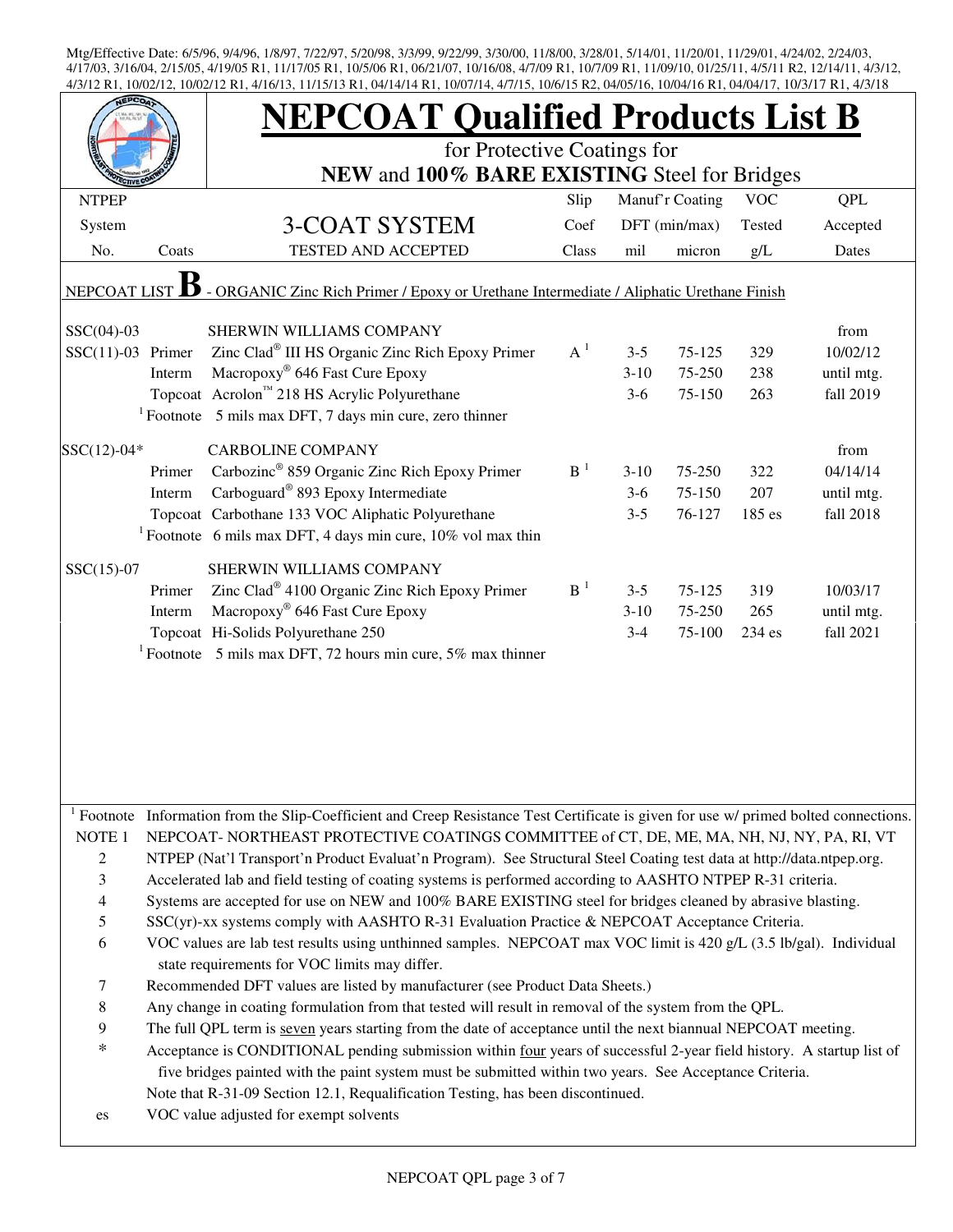|                     |       | <b>NEPCOAT Qualified Products List C</b>                                                                                                                                                                                         |       |                 |            |            |  |
|---------------------|-------|----------------------------------------------------------------------------------------------------------------------------------------------------------------------------------------------------------------------------------|-------|-----------------|------------|------------|--|
|                     |       | for Protective Coatings for<br>NEW and 100% BARE EXISTING Steel for Bridges                                                                                                                                                      |       |                 |            |            |  |
| <b>NTPEP</b>        |       |                                                                                                                                                                                                                                  | Slip  | Manuf'r Coating | <b>VOC</b> | <b>QPL</b> |  |
| System              |       |                                                                                                                                                                                                                                  | Coef  | DFT (min/max)   | Tested     | Accepted   |  |
|                     |       | 2-COAT SYSTEM<br><b>TESTED AND ACCEPTED</b>                                                                                                                                                                                      |       |                 |            |            |  |
| No.                 | Coats |                                                                                                                                                                                                                                  | Class | mil<br>micron   | g/L        | Dates      |  |
| <b>NEPCOAT LIST</b> |       | - ORGANIC Zinc Rich Primer / ----- / Topcoat                                                                                                                                                                                     |       |                 |            |            |  |
|                     |       |                                                                                                                                                                                                                                  |       |                 |            |            |  |
|                     |       |                                                                                                                                                                                                                                  |       |                 |            |            |  |
|                     |       |                                                                                                                                                                                                                                  |       |                 |            |            |  |
|                     |       |                                                                                                                                                                                                                                  |       |                 |            |            |  |
|                     |       |                                                                                                                                                                                                                                  |       |                 |            |            |  |
|                     |       |                                                                                                                                                                                                                                  |       |                 |            |            |  |
|                     |       |                                                                                                                                                                                                                                  |       |                 |            |            |  |
|                     |       |                                                                                                                                                                                                                                  |       |                 |            |            |  |
|                     |       |                                                                                                                                                                                                                                  |       |                 |            |            |  |
|                     |       |                                                                                                                                                                                                                                  |       |                 |            |            |  |
|                     |       |                                                                                                                                                                                                                                  |       |                 |            |            |  |
|                     |       |                                                                                                                                                                                                                                  |       |                 |            |            |  |
|                     |       |                                                                                                                                                                                                                                  |       |                 |            |            |  |
|                     |       |                                                                                                                                                                                                                                  |       |                 |            |            |  |
|                     |       |                                                                                                                                                                                                                                  |       |                 |            |            |  |
|                     |       |                                                                                                                                                                                                                                  |       |                 |            |            |  |
|                     |       |                                                                                                                                                                                                                                  |       |                 |            |            |  |
|                     |       |                                                                                                                                                                                                                                  |       |                 |            |            |  |
|                     |       |                                                                                                                                                                                                                                  |       |                 |            |            |  |
|                     |       |                                                                                                                                                                                                                                  |       |                 |            |            |  |
|                     |       |                                                                                                                                                                                                                                  |       |                 |            |            |  |
|                     |       |                                                                                                                                                                                                                                  |       |                 |            |            |  |
| NOTE <sub>1</sub>   |       | Footnote Information from the Slip-Coefficient and Creep Resistance Test Certificate is given for use w/ primed bolted connections.<br>NEPCOAT-NORTHEAST PROTECTIVE COATINGS COMMITTEE of CT, DE, ME, MA, NH, NJ, NY, PA, RI, VT |       |                 |            |            |  |
| $\mathbf{2}$        |       | NTPEP (Nat'l Transport'n Product Evaluat'n Program). See Structural Steel Coating test data at http://data.ntpep.org.                                                                                                            |       |                 |            |            |  |
| $\mathfrak{Z}$      |       | Accelerated lab and field testing of coating systems is performed according to AASHTO NTPEP R-31 criteria.                                                                                                                       |       |                 |            |            |  |
| $\overline{4}$      |       | Systems are accepted for use on NEW and 100% BARE EXISTING steel for bridges cleaned by abrasive blasting.                                                                                                                       |       |                 |            |            |  |
| 5                   |       | SSC(yr)-xx systems comply with AASHTO R-31 Evaluation Practice & NEPCOAT Acceptance Criteria.                                                                                                                                    |       |                 |            |            |  |
| 6                   |       | VOC values are lab test results using unthinned samples. NEPCOAT max VOC limit is 420 g/L (3.5 lb/gal). Individual                                                                                                               |       |                 |            |            |  |
|                     |       | state requirements for VOC limits may differ.                                                                                                                                                                                    |       |                 |            |            |  |
| $\tau$              |       | Recommended DFT values are listed by manufacturer (see Product Data Sheets.)                                                                                                                                                     |       |                 |            |            |  |
| $\,8\,$             |       | Any change in coating formulation from that tested will result in removal of the system from the QPL.                                                                                                                            |       |                 |            |            |  |
| 9                   |       | The full QPL term is seven years starting from the date of acceptance until the next biannual NEPCOAT meeting.                                                                                                                   |       |                 |            |            |  |
| $\ast$              |       | Acceptance is CONDITIONAL pending submission within four years of successful 2-year field history. A startup list of                                                                                                             |       |                 |            |            |  |
|                     |       | five bridges painted with the paint system must be submitted within two years. See Acceptance Criteria.                                                                                                                          |       |                 |            |            |  |
|                     |       | Note that R-31-09 Section 12.1, Requalification Testing, has been discontinued.                                                                                                                                                  |       |                 |            |            |  |
| es                  |       | VOC value adjusted for exempt solvents                                                                                                                                                                                           |       |                 |            |            |  |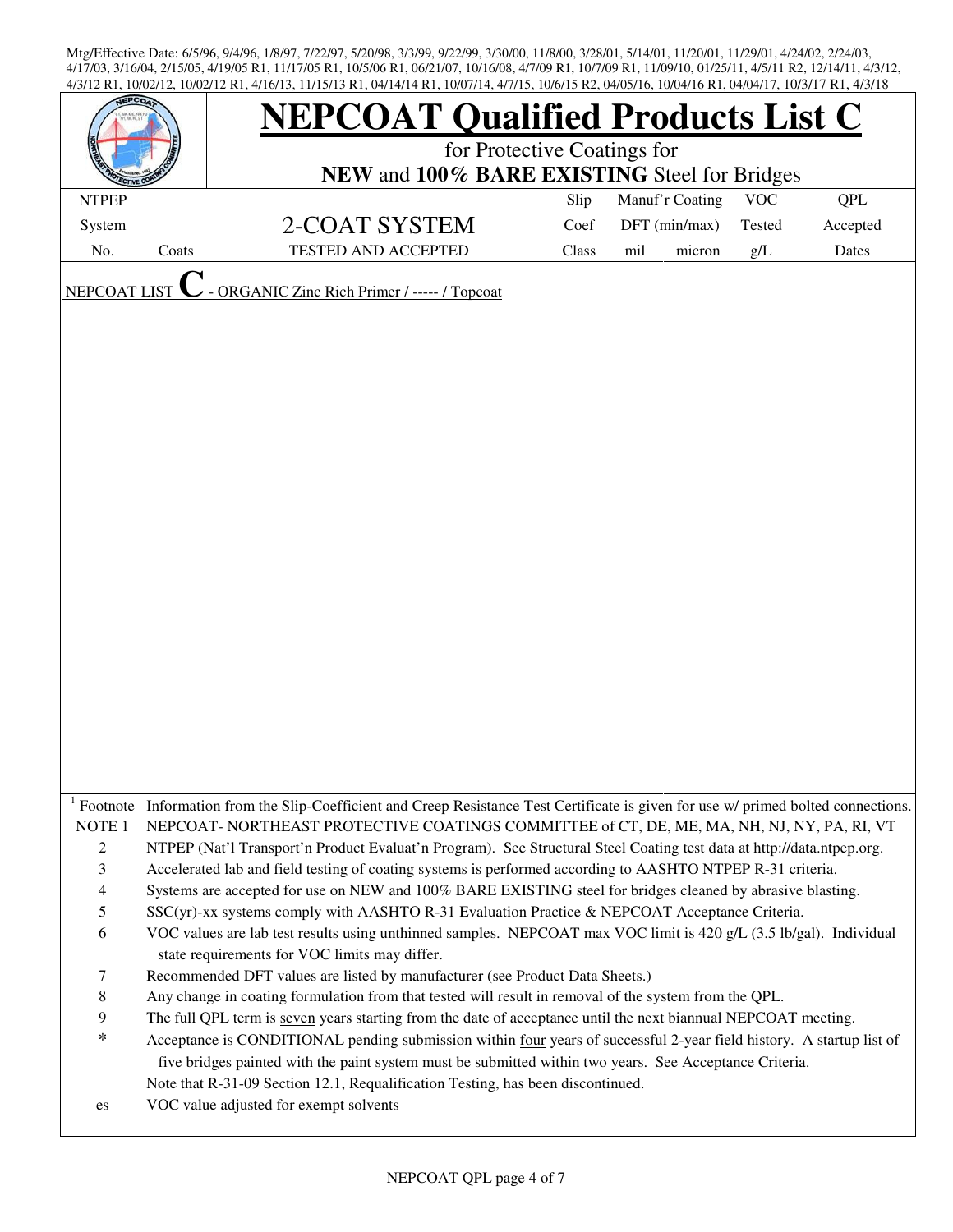| <b>EPCO</b>              |       | <b>NEPCOAT Qualified Products List D</b>                                                                                                                                              |                                              |                 |  |                    |  |  |  |
|--------------------------|-------|---------------------------------------------------------------------------------------------------------------------------------------------------------------------------------------|----------------------------------------------|-----------------|--|--------------------|--|--|--|
|                          |       | for Protective Coatings for                                                                                                                                                           |                                              |                 |  |                    |  |  |  |
|                          |       |                                                                                                                                                                                       | NEW and 100% BARE EXISTING Steel for Bridges |                 |  |                    |  |  |  |
| <b>NTPEP</b>             |       |                                                                                                                                                                                       | Slip                                         | Manuf'r Coating |  | <b>VOC</b><br>QPL  |  |  |  |
| System                   |       | 2-COAT SYSTEM                                                                                                                                                                         | Coef                                         | DFT (min/max)   |  | Tested<br>Accepted |  |  |  |
| No.                      | Coats | <b>TESTED AND ACCEPTED</b>                                                                                                                                                            | Class                                        | mil<br>micron   |  | g/L<br>Dates       |  |  |  |
| NEPCOAT LIST             |       | - INORGANIC Zinc Rich Primer / ----- / Topcoat                                                                                                                                        |                                              |                 |  |                    |  |  |  |
|                          |       |                                                                                                                                                                                       |                                              |                 |  |                    |  |  |  |
|                          |       | [Blank]                                                                                                                                                                               |                                              |                 |  |                    |  |  |  |
|                          |       |                                                                                                                                                                                       |                                              |                 |  |                    |  |  |  |
|                          |       |                                                                                                                                                                                       |                                              |                 |  |                    |  |  |  |
|                          |       |                                                                                                                                                                                       |                                              |                 |  |                    |  |  |  |
|                          |       |                                                                                                                                                                                       |                                              |                 |  |                    |  |  |  |
|                          |       |                                                                                                                                                                                       |                                              |                 |  |                    |  |  |  |
|                          |       |                                                                                                                                                                                       |                                              |                 |  |                    |  |  |  |
|                          |       |                                                                                                                                                                                       |                                              |                 |  |                    |  |  |  |
|                          |       |                                                                                                                                                                                       |                                              |                 |  |                    |  |  |  |
|                          |       |                                                                                                                                                                                       |                                              |                 |  |                    |  |  |  |
|                          |       |                                                                                                                                                                                       |                                              |                 |  |                    |  |  |  |
|                          |       |                                                                                                                                                                                       |                                              |                 |  |                    |  |  |  |
|                          |       |                                                                                                                                                                                       |                                              |                 |  |                    |  |  |  |
|                          |       |                                                                                                                                                                                       |                                              |                 |  |                    |  |  |  |
|                          |       |                                                                                                                                                                                       |                                              |                 |  |                    |  |  |  |
|                          |       |                                                                                                                                                                                       |                                              |                 |  |                    |  |  |  |
|                          |       |                                                                                                                                                                                       |                                              |                 |  |                    |  |  |  |
|                          |       |                                                                                                                                                                                       |                                              |                 |  |                    |  |  |  |
|                          |       |                                                                                                                                                                                       |                                              |                 |  |                    |  |  |  |
|                          |       | Footnote Information from the Slip-Coefficient and Creep Resistance Test Certificate is given for use w/ primed bolted connections.                                                   |                                              |                 |  |                    |  |  |  |
| NOTE <sub>1</sub>        |       | NEPCOAT-NORTHEAST PROTECTIVE COATINGS COMMITTEE of CT, DE, ME, MA, NH, NJ, NY, PA, RI, VT                                                                                             |                                              |                 |  |                    |  |  |  |
| 2                        |       | NTPEP (Nat'l Transport'n Product Evaluat'n Program). See Structural Steel Coating test data at http://data.ntpep.org.                                                                 |                                              |                 |  |                    |  |  |  |
| $\mathfrak{Z}$           |       | Accelerated lab and field testing of coating systems is performed according to AASHTO NTPEP R-31 criteria.                                                                            |                                              |                 |  |                    |  |  |  |
| $\overline{\mathcal{A}}$ |       | Systems are accepted for use on NEW and 100% BARE EXISTING steel for bridges cleaned by abrasive blasting.                                                                            |                                              |                 |  |                    |  |  |  |
| 5                        |       | SSC(yr)-xx systems comply with AASHTO R-31 Evaluation Practice & NEPCOAT Acceptance Criteria.                                                                                         |                                              |                 |  |                    |  |  |  |
| 6                        |       | VOC values are lab test results using unthinned samples. NEPCOAT max VOC limit is 420 g/L (3.5 lb/gal). Individual                                                                    |                                              |                 |  |                    |  |  |  |
|                          |       | state requirements for VOC limits may differ.                                                                                                                                         |                                              |                 |  |                    |  |  |  |
| 7<br>$\,$ 8 $\,$         |       | Recommended DFT values are listed by manufacturer (see Product Data Sheets.)<br>Any change in coating formulation from that tested will result in removal of the system from the QPL. |                                              |                 |  |                    |  |  |  |
| 9                        |       | The full QPL term is seven years starting from the date of acceptance until the next biannual NEPCOAT meeting.                                                                        |                                              |                 |  |                    |  |  |  |
| $\ast$                   |       | Acceptance is CONDITIONAL pending submission within four years of successful 2-year field history. A startup list of                                                                  |                                              |                 |  |                    |  |  |  |
|                          |       | five bridges painted with the paint system must be submitted within two years. See Acceptance Criteria.                                                                               |                                              |                 |  |                    |  |  |  |
|                          |       | Note that R-31-09 Section 12.1, Requalification Testing, has been discontinued.                                                                                                       |                                              |                 |  |                    |  |  |  |
| es                       |       | VOC value adjusted for exempt solvents                                                                                                                                                |                                              |                 |  |                    |  |  |  |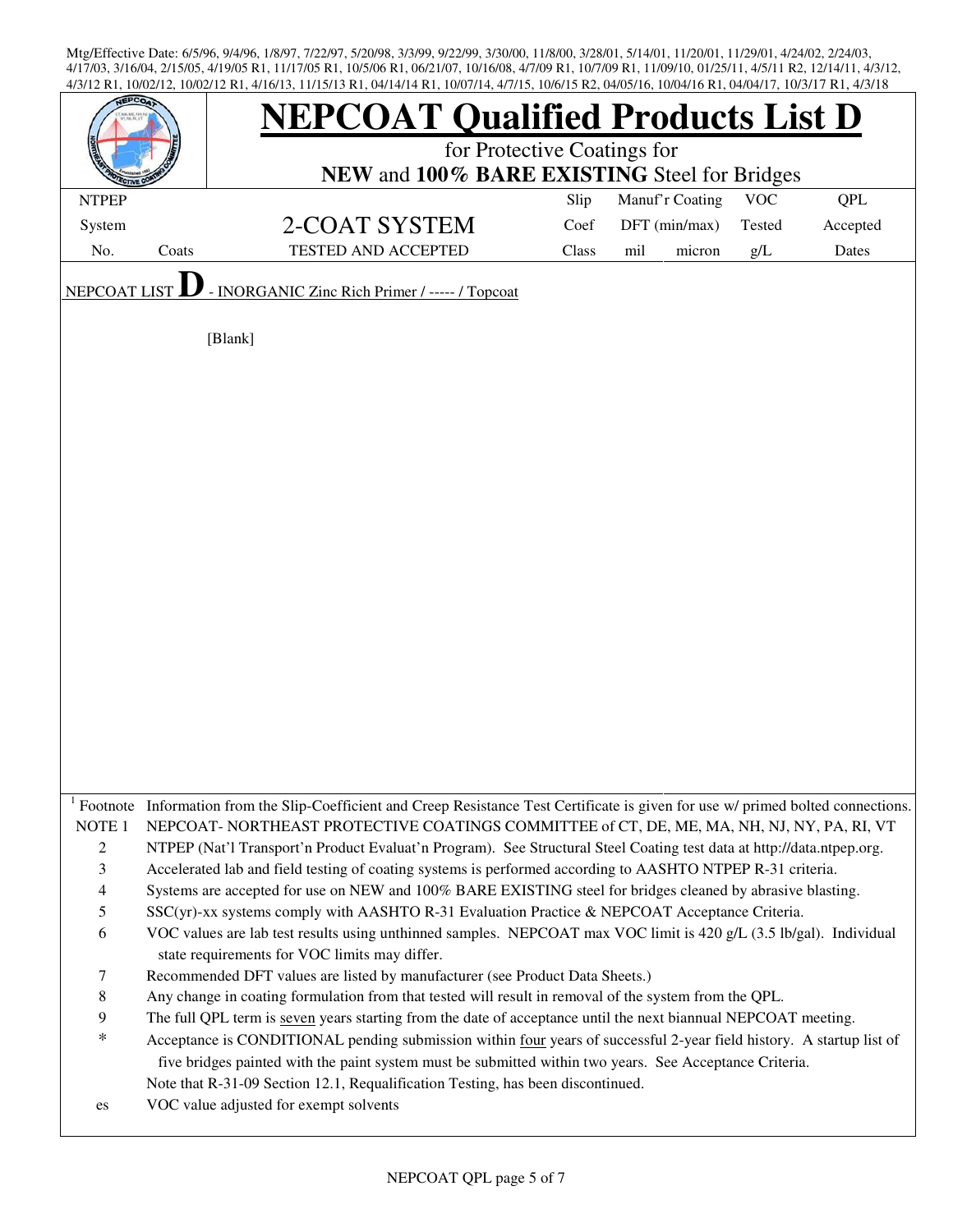